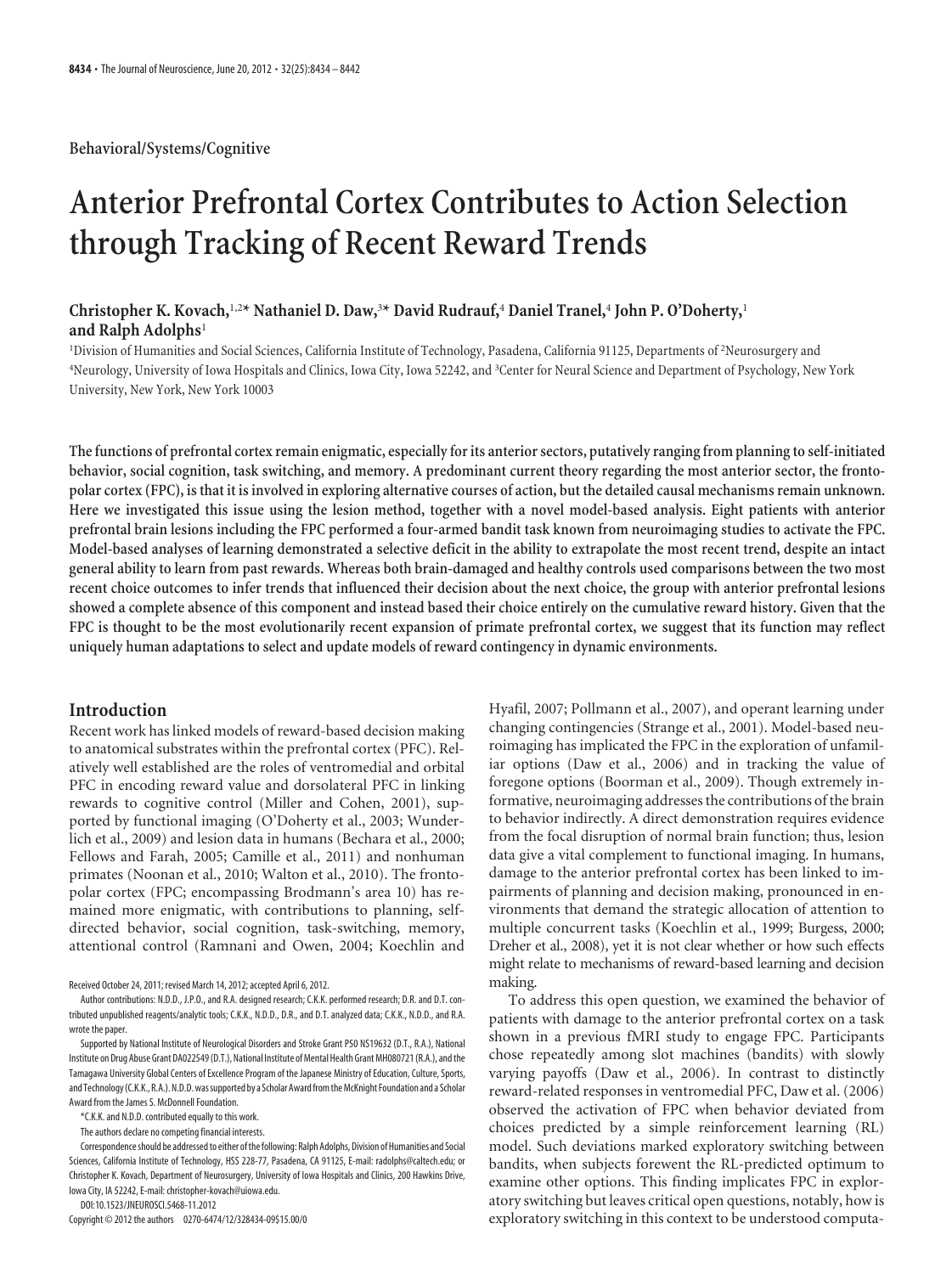#### **Table 1. Participant data**

| Group      | Gender   | Age (years) | Ed      | VIO     | PIO      | FS-IO   |
|------------|----------|-------------|---------|---------|----------|---------|
| <b>FPC</b> | 6 M/2 F  | 52 (15)     | 14(3.4) | 114(20) | 105 (19) | 111(19) |
| <b>BDC</b> | 3 M/5 F  | 45 (18)     | 14(2)   | 100(8)  | 106(8)   | 103(7)  |
| NС         | 4 M/10 F | 53 (10)     | 16(1.8) | 110(10) | 108(8)   | 110(8)  |

Values age given as mean (SD). All participants were fully right handed. M, Male; F, female; VIQ, verbal IQ; PIQ, performance IQ. IQ data were obtained from the WAIS-III (FP, BDC) or estimated from the NART, WRAT-R or abbreviated WAIS-III (NC). Ed, Years of education.

tionally? Does it require activity in FPC? We applied model-based analyses to the behavior of eight patients with lesions encompassing FPC who were otherwise high functioning (group FP). We compared their behavior with that of patients with lesions sparing FPC and with comparison subjects who were neurologically intact. In these two comparison groups and in the behavioral data from participants in the earlier fMRI study, our analyses revealed a previously overlooked source for deviations from an RL model: a tendency to extrapolate short-term trends in payoffs from a given bandit into the future. Yet patients with damage to the FPC lacked this tendency. Thus, rather than a general disruption of exploratory switching, our results support the interpretation that impaired exploratory behavior may be linked to a specific abnormality in extrapolating from short-term trends.

# **Materials and Methods**

# **Participants**

Participants were recruited from the Patient Registry of the Division of Cognitive Neuroscience at the University of Iowa [frontopolar (FP) and brain-damaged comparison (BDC) patients] or the local community [normal comparison (NC) subjects] group (Table 1). Patients with lesions that included part or all of the FPC were assigned to the FP group  $(n = 8; \text{six men}, \text{two women})$ . In both lesion groups, only right-handed subjects were included. In most cases, lesions in FP subjects were bilateral, though their distribution was predominantly right sided (see Fig. 2). BDC subjects included any patients whose lesions did not encroach on FPC  $(n = 8;$  three men, five women). In seven BDC patients, lesions affected the left- or right-sided temporal lobe ( $n = 3$ ,  $n = 4$ , respectively); in two, lesions included portions of the prefrontal cortex, extending to the right ( $n = 1$ ) and left ( $n = 1$ ) frontal operculum. Lesion etiologies for the two lesion groups included surgical resection for the treatment of tumors (4 and 1, respectively, for FP and BDC groups), surgical resection for the treatment of epilepsy (0 and 3), aneurysm (2 and 0), ischemic stroke (0 and 2), vascular malformation (1 and 1), and abscess (1 and 0). Lesions in the FP group were predominantly bilateral  $(n = 7)$  with one unilateral right lesion, whereas lesions in the BDC group were all unilateral. Groups also differed with respect to lesion volume, with the FP group having a larger average volume than the BDC group [mean (SD) 72.6 (36.6) cm<sup>3</sup> and 23.3 (8.6) cm<sup>3</sup>, respectively;  $p < 0.001$ , Wilcoxon rank-sum test]. All patients were tested during the chronic phase of recovery, at least 6 months after the lesion was first noted. Full-scale IQ (FS-IQ) scores did not differ significantly between the NC and lesion groups (Kruskal–Wallis test,  $p = 0.1614$ ), nor did age (Kruskal–Wallis test,  $p = 0.3432$ ).

Healthy comparison subjects ( $n = 14$ ; four men, 10 women) were recruited from the community. FS-IQ scores for NC subjects [estimated from the abbreviated Wechsler Adult Intelligence Test III (WAIS-III) for 5 subjects and otherwise the National Adult Reading Test or reading subtest of the Wide Ranging Achievement Test Revised (WRAT-R)] did not differ significantly from those for lesion groups (from the full Wechsler Adult Intelligence Scale) [mean (SD): 110.0 (7.0), 103.1 (7.0), and 110.8 (19.1) for NC, FP, and BDC, respectively; Kruskal–Wallis test,  $p = 0.14$ . The groups did not differ significantly in age [mean (SD) 53.2  $(10.4)$ , 44.8  $(18.2)$ , 52.4  $(15.3)$  years; Kruskal–Wallis test,  $p = 0.32$ ].

Five additional lesion patients were tested and excluded from further analysis. One subject was excluded because of visual impairment, which made her unable to complete the task. One patient had difficulty remaining awake during the task, which resulted in a high proportion (12.7%) of missed response windows. The third subject was excluded because the involvement of FPC could not be determined with certainty from available CT images. Two patients were excluded because they were not right handed.

### **Task**

We used a simple economic decision task known as a four-armed bandit task, which required subjects to choose from among four slot machines (bandits) whose payoffs varied independently of each other over time according to a constrained Gaussian random walk. Subjects were free to select any of the bandits at each trial, with the value of the choice outcome revealed for only the single chosen bandit. Subjects were asked to perform the task to win as many points as possible. After receiving instruction, they were allowed a practice run that continued until they felt they understood the task. All procedures were approved by the Biomedical Institutional Review Board of the University of Iowa.

Task parameters were identical to those described by Daw et al. (2006) except that the response period was extended to 3 s. Stimuli were presented on a 21 inch CRT monitor at a distance of 107 cm. On each trial, subjects were presented with four differently colored bandits at each of the screen quadrants. On selection, each bandit returned a positive reward whose value ranged between 0 and 100. Payoff varied according to a slowly drifting pseudorandom walk, fixed across subjects, with added Gaussian noise, different across subjects, of constant SD (Fig. 2, inset). Subjects were instructed to select the bandit they expected would yield the greatest reward. The experimental session began with instructions and a practice session until the participant understood the task. Bandits retained the same color and position throughout the experiment. Subjects completed two blocks of 150 trials each; however, because of a technical error, data were obtained from only the first block in two of the eight subjects in the FP group. The reported findings were robust to exclusion of the second block across all subjects and, hence, could not be attributed to this omission.

#### **Choice models**

Subjects' choices were assumed to depend on the history of payoffs returned by each bandit and the history of chosen bandits. The goal of our analysiswas to reveal the properties of the stochastic function, which relates choice outcome history to selection probability using sets of assumptions that are neither overly restrictive nor underconstrained given the data. To first characterize this relationship descriptively while making only relatively weak assumptions about its form, we initially fit a generalized linear model to examine the overall pattern of statistical dependencies between payoffs and choice (Lau and Glimcher, 2005), and used this to motivate and verify the basic form of a more structurally constrained "model-based" approach that assumes a particular parameterized valuation algorithm. In particular, for the latter we assumed that subjects' responses obeyed a standard RL process but augmented this with an additional component compared with previous models.

## *Conditional logit model*

For descriptive modeling, we applied conditional logit regression to characterize subjects' choices in terms of the rewards received previously. This procedure generalizes logistic regression to multinomial dependent variables (here, choice of one of four bandits) by modeling the conditional log odds ratio of events as linear in the inputs (McFadden, 1974).

The regression has the form

$$
p(a_t = i) = \frac{\exp(wx_{i,t})}{\sum_j \exp(wx_{j,t})}
$$
 (1)

where  $a_t$  is the choice at time  $t$ ,  $w$  is a vector of regression weights, common between all bandits  $i \in [1,2,3,4]$ , and  $x_{i,t}$  is a vector of banditspecific explanatory variables for bandit *i* at time *t*. This consists of the payoffs received for the most recent five choices of that bandit and an indicator variable that takes the value 1 if *i* was the most recently selected bandit and 0 if it was otherwise.

#### *Reinforcement learning model for valuation*

RL models, which include temporal difference (TD) learning, are widely applied in characterizing the value computations underlying reward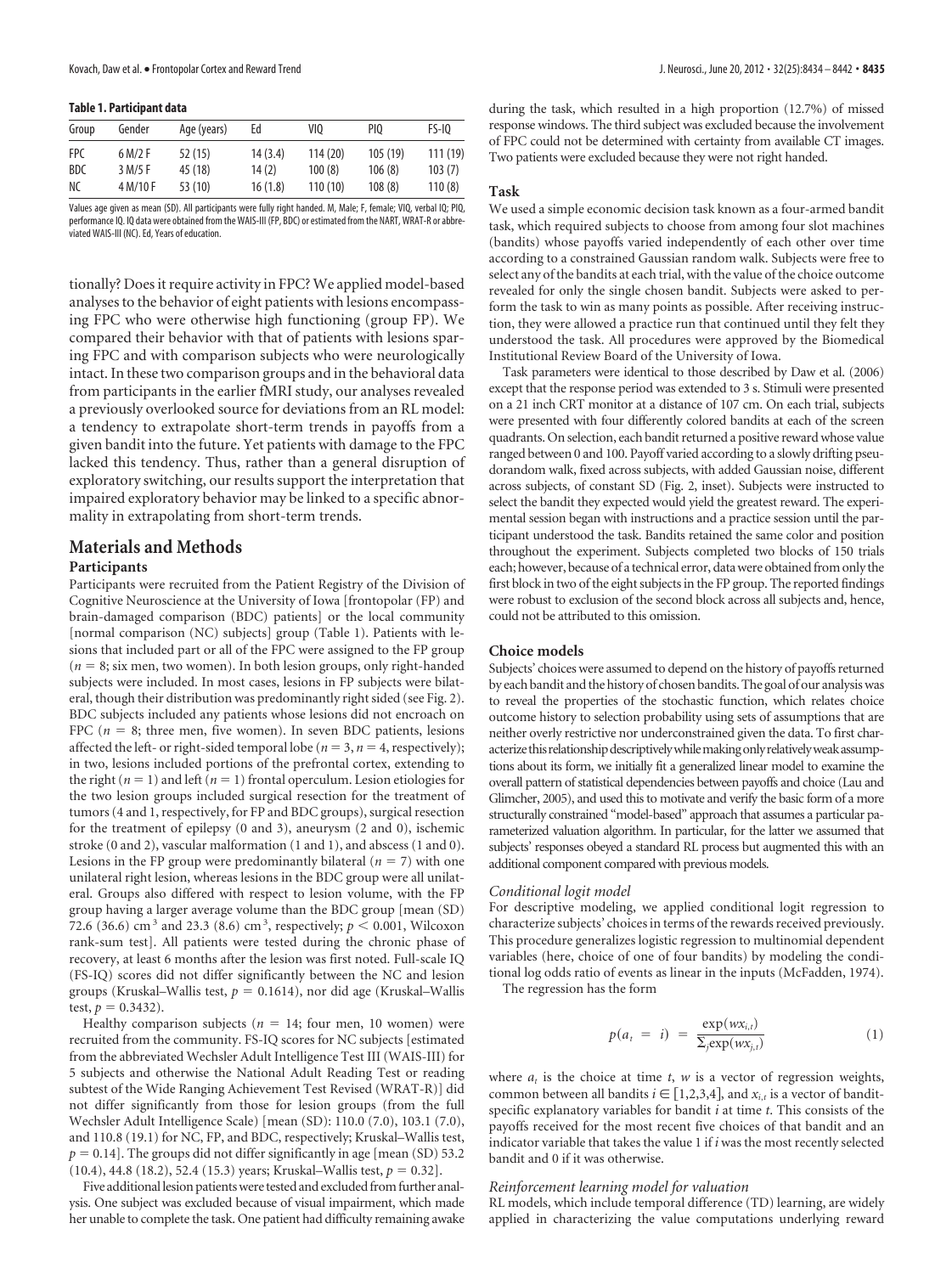learning (Sutton, 1988). Here, we used the form of the model from Schönberg et al. (2007), which is a slightly simplified form of the Kalman filter model used by Daw et al. (2006).

The algorithm learns a value  $V_t(i)$  for each bandit *i*, which is updated whenever *i* is chosen by  $V_{t+1}(i) = V_t(i) + \alpha \delta_t$ . Here, the prediction error  $\delta_t = r_t - V_t(i)$  is the difference between the predicted reward  $V_{t,i}$  and the obtained reward  $r_t$ . If bandit *i* is not chosen on trial *t*, then  $V_{t+1}(i) = V_{t}(i).$ 

By iteratively substituting the update rule within itself, it is easy to verify that this procedure estimates  $V_t(i)$  as an exponentially weighted average over rewards received for previous choices of the bandit, specifically as  $\Sigma_k \alpha (1 - \alpha)^{k-1} r_k$ , where  $r_k$  is the reward received for the *k*th most recent choice of the bandit. Thus, the RL model constrains weights to follow an exponential decay as a function of selection lag (Lau and Glimcher, 2005). The adequacy of fit of the RL model can be evaluated by comparing these weights with weights directly fit in the conditional logit model, which are not similarly constrained.

*Recent selection term.* To model any autocorrelation in the choices not explained by the rewards, we included a dependence on recency of selection. The corresponding term increments each time a given option is chosen and otherwise decays geometrically:

$$
C_{t+1}(i) = \begin{cases} kC_t(i) + 1, & if a_t = i \\ kC_t(i), & otherwise \end{cases}
$$
 (2)

This term models the tendency to either persevere or switch in the selection of recently selected bandits, regardless of payoff.

*Lag difference term.* To account for negative weighting on the penultimate payoff observed in NC subjects (see Fig. 3), we augmented the model that included RL and recent selection terms with a term that models the effect of recent trend in the payoffs on the preference for any bandit. Short-term trend is incorporated in the model as the difference between the two most recent payoffs [lag difference (LD)] that is,  $D_t(i) = r_k - r_{k+1}$ , where  $r_k$  and  $r_{k+1}$  denote the last two rewards received on bandit *i*. Note that in terms of the unconstrained conditional logit model of Equation 1, this term assigns regression weights of 1 and  $-1$ , on the lag-1 and lag-2 rewards, respectively; the weighted sum of this term in combination with the TD value learning component (Eq. 3, below) predicts that the regression weights on the reward history should decay exponentially, except with extra positive (or negative) weight on the most recent reward, and an equal amount of extra negative (or positive) weight on the second most recent reward. When the lag difference term is sufficiently large, relative to the RL term, weighting on the penultimate term may become negative.

*Choice probability.* We used a softmax model to relate the value, recent selection, and lag-difference terms to the choices:

$$
P(a_t = i) = \frac{\exp(\beta_V V_t(i) + \beta_C C_t(i) + \beta_D D_t(i))}{\sum_j \exp(\beta_V V_t(j) + \beta_C C_t(j) + \beta_D D_t(i))}
$$
(3)

Here, the inverse temperature parameters  $\beta_V$ ,  $\beta_c$ , and  $\beta_D$  weight the contribution of the three terms to the choices and determine the degree of stochasticity in the choices.

Conditional on learning rate,  $\alpha$ , this equation can also be viewed as a case of the conditional logit model of Equation 1, in which the value, recent selection, and lag difference terms are explanatory variables and their temperature parameters play the role of the weights *w*. Moreover, because the value and lag difference terms are themselves just linear combinations of past rewards, these combinations scaled by  $\beta_V$  and  $\beta_D$ imply equivalent weightings for the explanatory variables (lagged rewards) in the conditional logit model (see Fig. 4).

#### *Model fitting*

For both models, maximum likelihood estimates of model parameters were obtained for each subject using a nonlinear function optimization algorithm implemented in the MatLab (MathWorks) optimization toolbox. The quantity optimized was the log likelihood over all the choices (the logs of the probabilities given by Equation 1 or for the subject's choice summed over all trials *t*). We worked out, for each subject, the reward history weights, equivalent to the regression weights for the con-

#### **Table 2. Parameters for the RL**-**LD model**

| Parameter          | Description                 | FPC             | BDC          | NC.          |
|--------------------|-----------------------------|-----------------|--------------|--------------|
| $\beta_{\text{v}}$ | RL inverse temperature      | 0.33(0.36)      | 0.53(0.38)   | 0.45(0.39)   |
| $\alpha$           | RL learning rate            | 0.52(0.46)      | 0.35(0.48)   | 0.43(0.45)   |
| $\beta_c$          | Recency inverse temperature | 0.75(1.1)       | 0.66(0.89)   | 0.63(1.31)   |
| к                  | Recency decay               | 0.40(0.34)      | 0.14(0.55)   | 0.42(0.39)   |
| $\beta_{\text{D}}$ | Lag difference              | $-0.008(0.015)$ | 0.034(0.026) | 0.026(0.023) |

Mean (SD) is shown for parameter values within each participant group.

ditional logit model of Equation 1, that are implied by the best-fitting parameters for the components of the RL model.

We also fit the RL model under the restriction  $\beta_D = 0$ , which is equivalent to a standard RL model without the lag difference term. We used likelihood ratio tests to assess statistically whether any improvement in model fit due to the inclusion (vs exclusion) of the lag difference term was expected due to chance and overfitting, taking into account the additional free parameters (one  $\beta_d$  per subject) included in the full model. Specifically, under the null hypothesis of  $\beta_D = 0$ , twice the difference of best-fit log likelihoods between the nested RL and RL+LD models asymptotically follows a  $\chi^2$  distribution with 1 df per parameter, providing a statistical test (likelihood ratio test) of the contribution of the LD term (McCullagh and Nelder, 1999). To test the full RL model against the version lacking the lag difference component within each group, we used this likelihood ratio test on the likelihoods for the choices under either model, aggregated over all members of the group, with degrees of freedom equal to the number of members in the group. This treats the identity of the best-fitting model (but not the underlying parameters) as a fixed effect within the group (Daw, 2011)

To avoid local optima in fitting the nonlinear RL models, the search was repeated for 500 randomly chosen starting points. We constrained the learning rate parameter  $\alpha$  to lie between 0 and 2 (because 1  $< \alpha$   $<$  2, though senseless as a learning rate parameter, may allow the RL model without the lag difference component to reproduce the effect of a negative weighting on the penultimate reward), and the decay parameter *k* to lie between  $-1$  and 1. The parameter fits nevertheless did not fall outside the expected range of (0, 1) in any instance.

To evaluate the significance of between-group differences in light of across-subject (within group) variation in the estimated parameters, nonparametric tests—the Kruskal–Wallis test, rank-sum, and sign-rank tests—were applied to the parameter estimates across subjects. This treats the individual parameters as random effects instantiated once per subject and tests group level variation in these effects using a nonparametric variant of the summary statistics procedure (Holmes and Friston, 1998). Table 2 provides a summary of the estimated parameters for the  $RL+LD$  model.  $RL+LD$  fits are shown (see Fig. 4).

*Analysis of reward trends on stay and switch trials.* Mean difference between the lag-1 and lag-2 trials was computed for the previously selected bandit (chosen on the lag-1 trial) separately for trials in which the same bandit was reselected (stay trials) and trials in which a new bandit was chosen (switch trials). For switch trials, the mean trend was also computed for the selected bandit. To examine the association between response type (stay vs switch) and mean trend and the interaction with groups, we applied repeated-measures ANOVA to the means computed for each subject, taking trial type and group as factors. Degrees of freedom for the ANOVA were adjusted for deviations from the assumption of sphericity using the Greenhouse–Geisser correction. Parametric tests were used in this case because equivalent nonparametric repeated measures methods were not available.

*MANCOVA and ANCOVA.* BDC and FP groups were not matched with respect to lesion volume or lateralization, which leaves these as possible confounding factors. A difference of lesion volume, in particular, may raise the concern of uncontrolled-for effects. To address this concern, we applied two multivariate ANCOVAs that separately included lesion volume and lateralization index, in addition to subject group, as continuous explanatory variables. Lateralization index was computed as the absolute value of the ratio of the difference between volumes in the right and left hemispheres over total volume, and lesion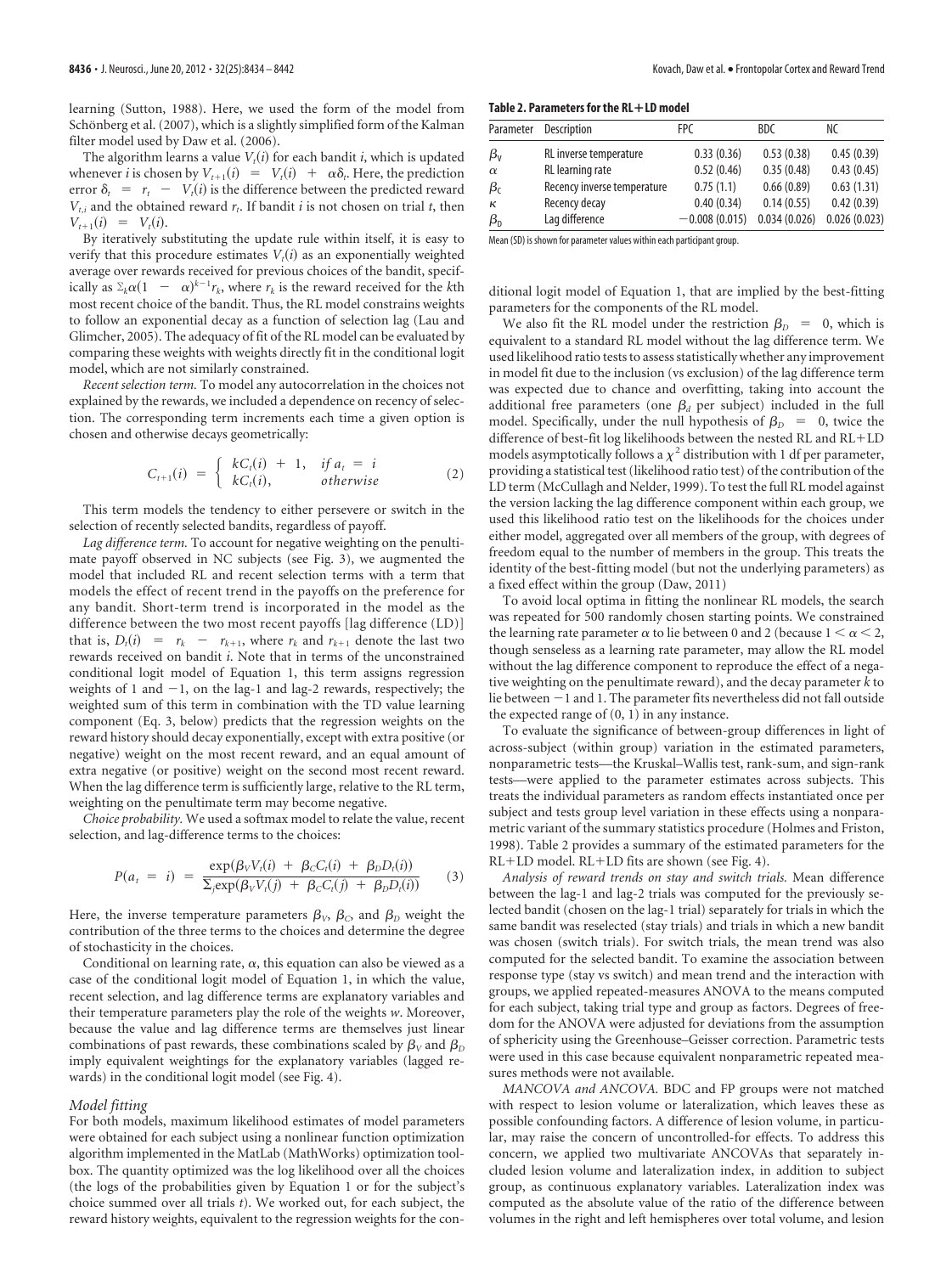

Figure 1. Experimental task. Participants chose from among four differently colored bandits, which yielded a positive reward between 0 and 100. Payoff varied according to a slowly drifting pseudorandom walk, fixed across subjects (inset, solid line), with added Gaussian noise, different across subjects, of constant SD (inset, shaded region).

volume was computed as a percentage of total brain volume in the template space. These models assume that individual parameter estimates are drawn from a multivariate Gaussian distribution, whose mean is a linear function of a group indicator variable and other continuous regressors. Both univariate ANCOVAs, focusing on the effect in the LD parameter, and multivariate ANCOVAs (MANCOVAs) were performed to evaluate any possible contributions of volume and lateralization to the observed effects.

# **Simulation**

To establish baselines against which to compare participant performance, we simulated 10,000 runs from a maximally efficient theoretical observer who would weight past outcomes optimally given the class of RL learning models used here and 10,000 runs from a theoretical observer who chose randomly. The efficient observer behaved according to a reinforcement learning model whose learning rate and inverse temperature parameters were chosen by using separate simulations to maximize expected returns given the drift and noise variance of the generating model. The random observer chose randomly from all four bandits with equal probability and independently of all past rewards and choices. Over the 10,000 runs, the random observer average per trial earning fell within a 95% CI of 45.9 – 49.0. For the efficient observer, using optimized parameters ( $\beta$  = 0.25,  $\alpha$  = 0.41), the 95% CI for average payoff was 58.3– 62.5.

# **Results**

# **Task and overall performance**

Participants performed a four-armed bandit task, which required them to choose repeatedly from one of four slot machines to win money (Fig. 1). A key feature of the task is that the payoff contingencies associated with each of the slot machines varied randomly, independently, and slowly over time, normally motivating players to monitor and compare past outcomes to determine which option would be best at present.

We tested eight participants selected from the patient registry of the University of Iowa Division of Behavioral Neurology and Cognitive Neuroscience, whose brain lesions compromised the FPC (FP group) (Fig. 2). Although patients were selected for FPC damage, in every case lesions also extended into other sectors of the anterior and medial prefrontal cortex. The FP group performed at an overall level comparable to that of BDC and healthy NC subjects. Groups did not differ in the proportion of trials in which responses switched from one bandit to another for NC, BDC, and FP, respectively (0.39, 0.41, and 0.38; Kruskal–Wallis test,  $p = 0.58$ ), in mean reward earned per trial (57.1, 58.6, and 57.7 points;  $p = 0.49$ ), or in median reaction time (642, 486, and 587 ms;  $F_{(2,29)} = 1.36$ ,  $p = 0.27$ ; Kruskal–Wallis test,  $p = 0.09$ ). All groups performed substantially better than chance (95% CI for the random observer in simulations: 45.9 –49.0) on average, though two participants performed in the chance range, one in group NC (average reward, 47.7) and one in group BDC (average reward, 48.4). Average performance for all groups approached the lower margin of a simulated observer using an RL model with parameters optimized to maximize earnings, for which average payoff ranged from 58.3 to 62.5.

# **Choice analysis**

To understand how participants learned from rewards, we studied the trial-by-trial dependence of choices on recent rewards. To verify first the general form of this dependence, while making relatively weak assumptions about it, we used a conditional logit regression to predict choices by arbitrarily weighted sums of recent rewards (Lau and Glimcher, 2005). We compared the weights on lagged rewards obtained from this regression analysis with those predicted by a standard RL model. RL models estimate the value of an option as an exponentially weighted average of past rewards and so predict that past reward on an option should encourage choosing it again, with an effect that declines monotonically over trials and is everywhere positive. The Kalman filter model, which was used to characterize choices and BOLD activity in the previous fMRI study (Daw et al., 2006) and from which the RL model follows in a limiting case, makes an analogous prediction.

However, choices in the present dataset were qualitatively contrary to this standard modeling assumption. Instead, for the NC group, the second most recent (lag-2) reward on an option actually discouraged choosing it (negative coefficient; sign-rank test,  $p = 0.025$  uncorrected) (Fig. 3). A negative lag-2 weight can be explained if participants assumed that short-term trends in the payoffs predict future rewards because trend inferred from the difference between the two most recent rewards contributes a negative term to the total lag-2 weight. In general, sensitivity to short-term trend should create a positive deviation from the RL model prediction in the lag-1 weight and a negative deviation in the lag-2 weight, which may still remain positive.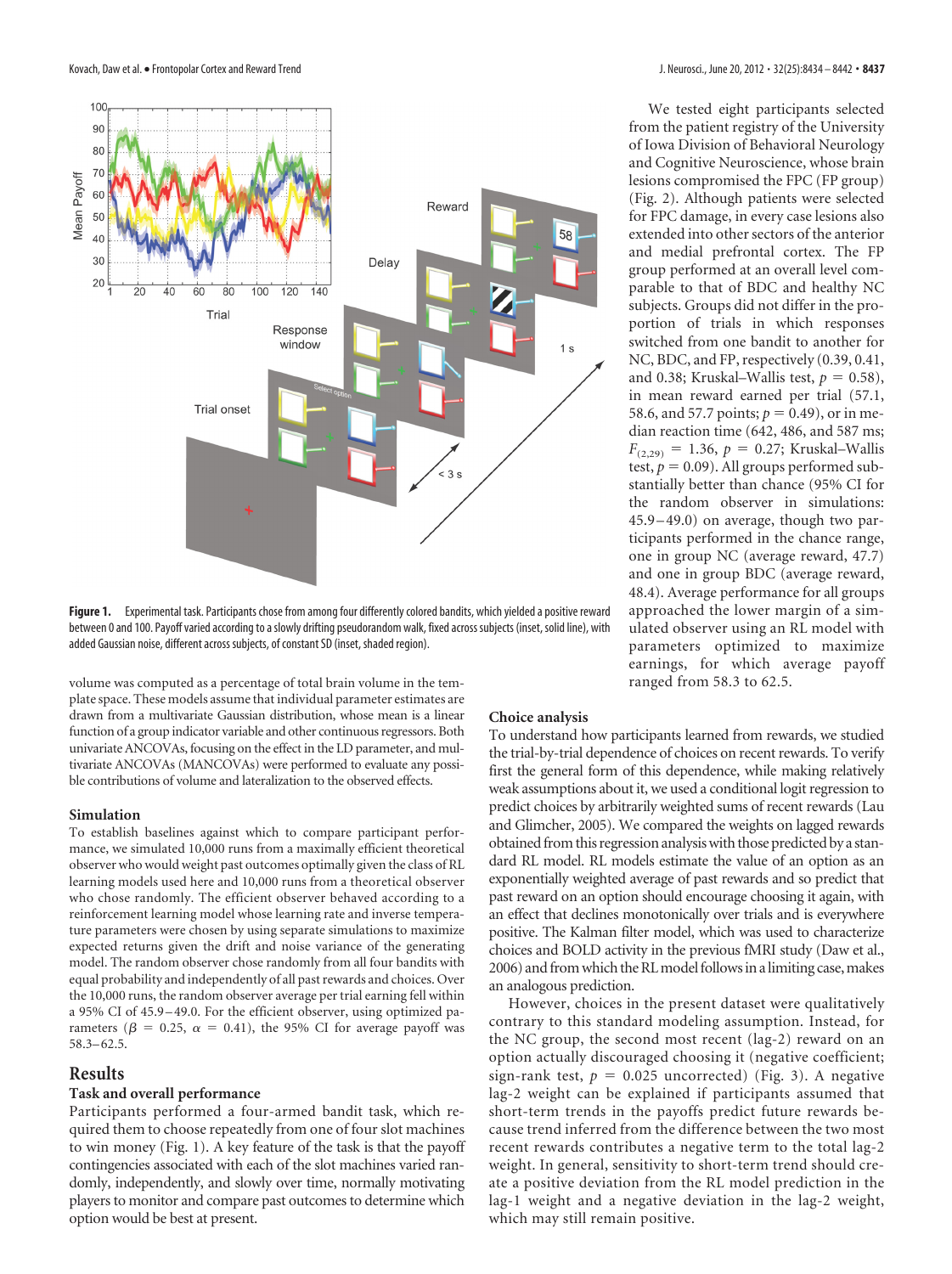We therefore considered whether subjects allowed the reward trend to influence their choices. Accordingly, we characterized their behavior using a two-component model composed of the sum of a standard RL model that averages past rewards (but cannot track trends) with a trendextrapolating component (lag difference) (Fig. 4). For the reward-averaging component, we used the RL model, which captures the essential structure of this sort of learning with fewer free parameters than the Kalman filter. The lag difference component models the effect of the short-term trend in the payoffs on the preference for any slot machine, given by the difference between the last two payoffs for that slot machine (driving an option's net value up or down for an increasing or a decreasing payoff). For the groups without FPC damage, the two-component model provided a better description of choices than the standard RL model alone. The likelihood ratio test evaluates whether the improvement in fit was expected under chance due to the additional free parameters (NC group:  $p < 0.001$ , df = 14; BDC group:  $p < 0.001$ , df = 8), whereas the null hypothesis was not rejected for the FP group ( $p = 0.12$ , df = 8).

Having characterized subjects' choices with this two-component model, we used the best-fitting estimates of the model's free parameters to examine differences between groups in the contributions of these components to behavior. The model's two additive reward-driven effects are governed by three parameters: a learning rate parameter (for the RL component) and two "inverse temperature" parameters, which represent the strengths of the RL-learned values and the short-term trend (from the lag difference component) in driving choices. To capture residual autocorrelation in the choices (Lau and Glimcher, 2005), an additional term with two further free parameters modeled the tendency to persist or switch in the



Figure 2. Lesion overlap in the FP group. Lesions were predominantly right sided and included cortex and white matter outside the FPC; all but one patient had bilateral involvement.

selection of recently chosen bandits (recency effect) as an exponentially decaying weight on the indicator for recent selections. FP subjects were normal with respect to all components of the model except trend extrapolation. Specifically, there were no group differences for either the RL inverse temperature or the learning parameters ( $F_{(2,27)} = 0.284$ ,  $p = 0.755$  and  $F_{(2,27)} =$ 0.577,  $p = 0.568$ ; Kruskal–Wallis test,  $p = 0.55$  and  $p = 0.56$ , respectively) or in the two parameters modeling the recency effect (Table 2). This is a notable negative result because the RL inverse temperature parameter controls the degree of random "exploration" in choices and might thus have been hypothesized on the basis of the fMRI study to have been higher (less exploratory) in the FP group. (Conversely, if behavior were nonspecifically impaired and thus more random in either patient group, this inverse temperature would be expected to be reduced.) Differences were instead observed in the lag difference parameter,

which was positive in the NC and BDC groups ( $t = 4.43$ ,  $p <$ 0.004 and  $t = 4.39$ ,  $p < 0.005$ ; Wilcoxon rank-sum,  $p = 0.0023$ and  $p = 0.016$ , respectively, Bonferroni corrected) but nonsignificant in the FP group ( $t = -1.01$ ,  $p = 0.16$ ; rank-sum,  $p = 0.31$ ). Importantly, the group effect for the lag difference was significant  $(F<sub>(2,27)</sub> = 8.6, p = 0.005, Bonferroni corrected; Kruskal–Wallis)$ test,  $p = 0.009$ , corrected) with significant *post hoc* differences between FP and NC and between FP and BDC ( $t = -3.47$ ,  $p =$ 0.005 and  $t = -3.8201$ ,  $p = 0.002$ ; Kruskal–Wallis test,  $p < 0.01$ , respectively, corrected with Tukey's HSD) but not between NC and BDC ( $p = 0.412$ , uncorrected). Thus, FP subjects showed a selective absence of a single component of choice behavior: trend extrapolation.

# **Reward trends on stay and switch trials**

Next, we looked at the patterns of raw stay and switch behavior to seek evidence for group differences in choice patterns consistent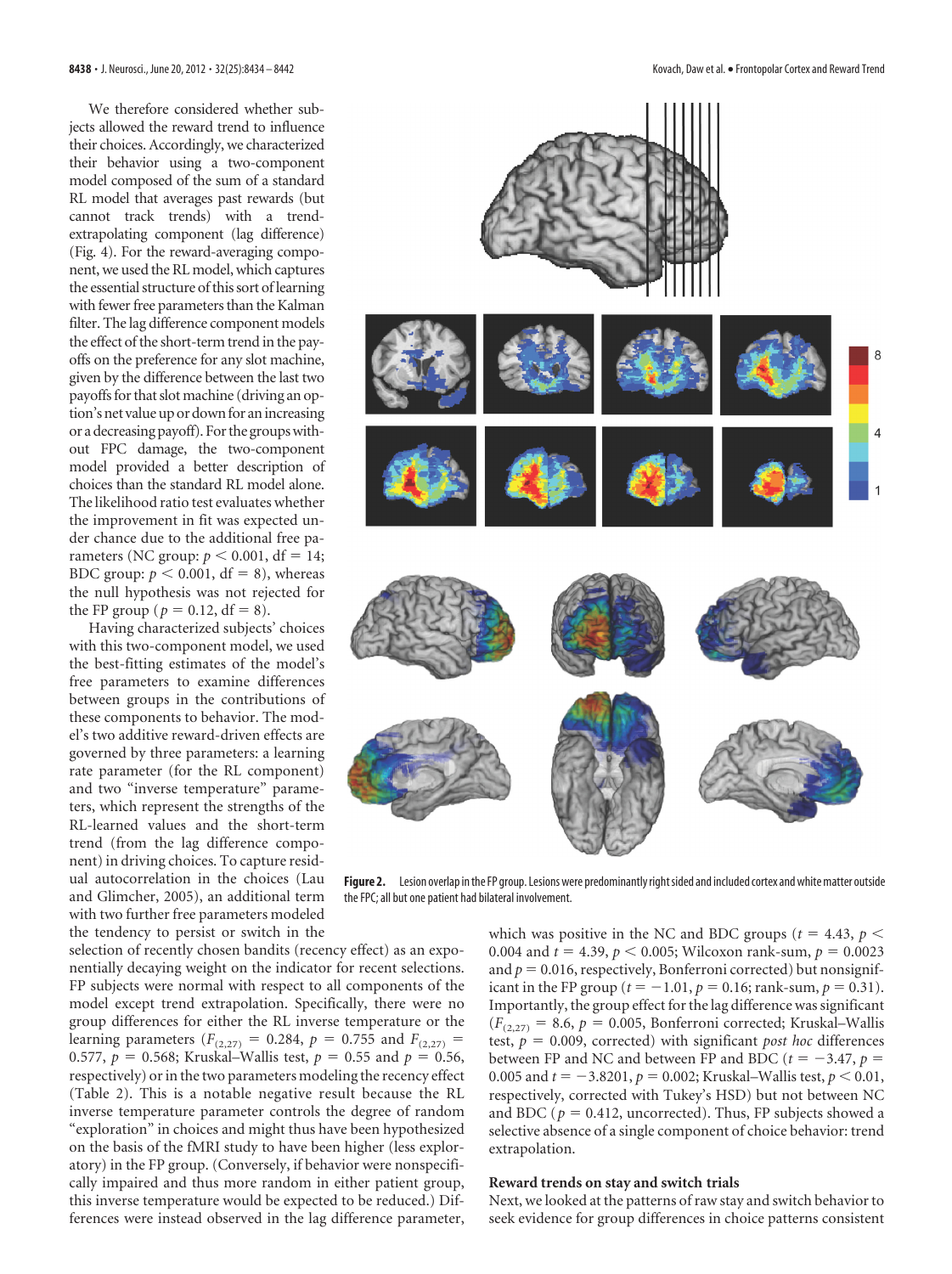

**Figure 3.** Conditional logit (CL) model. Weights in the CL model show the influence of past reward on selection probability, where the choice value of each bandit is given by a weighted sum over recent payoffs from the bandit. Significance levels under the Wilcoxon rank-sum test (H<sub>o</sub>, zero median) or Kruskal—Wallis tests (H<sub>o</sub>, equal medians) are indicated (\* $p < 0.01$ , otherwise as shown for  $p <$  0.05 ). Significant group effects are shown (horizontal bar).



Figure 4. Separate additive contributions of RL and LD terms to weighing of payoffs as a function of selection lag for each group. Points represent individual fits, and lines indicate median weighting across individuals. Top, RL weighting. Middle, LD weighting. Bottom, Sum RL + LD weighting. Note the absence of a contribution of the LD term in group FP. Results do not change with the exclusion of the outlier in group FP.

with the model fits. To better understand the dependence on trend vis-a`-vis the decision to continue selecting the same bandit or to switch, we adopted a simpler, relatively unrestrictive analysis of average change in reward ( $\Delta$ reward). Average change was computed for the bandits chosen at lag-1 and lag-2 on trials in which the previous choice was repeated (stay trials) and on switch trials in which a new bandit was selected (Fig. 5). This analysis by itself cannot demonstrate trend following because RL valuation is correlated with trend even in the absence of any contribution from the LD term, but it may provide insight into differences of behavior during stay and switch trials. Repeated-measures ANOVA revealed a significant effect of trial type (switch vs stay)

 $(F_{(1.56,42.8)} = 35.0, p < 0.001)$  and an interaction between trial type and group  $(F_{(3.17,42.83)}$  = 2.8,  $p = 0.046$ ). Mean  $\Delta$ reward for the previously selected bandit on switch trials was negative (mean  $= -1.9$ ,  $SD = 1.2; F<sub>(1,27)</sub> = 59.8, p < 0.001$  with a nonsignificant interaction with group  $(F_{(2,27)} = 1.5, p = 0.24)$ . For stay trials, mean difference was positive (mean  $= 0.92$ , SD  $=$  $0.87; F_{(1,27)} = 30.6, p < 0.001$  with a significant interaction with group ( $F_{(2,27)} = 3.13$ ;  $p = 0.02$ ). For the chosen bandit, no significant difference was observed in the intercept of mean  $\Delta$ reward ( $F_{(1,27)} = 0.08; p =$ 0.775), although there was a marginal interaction with group ( $F_{(2,27)} = 2.95$ ;  $p = 0.07$ ). During stay trials, group FP had lower mean  $\Delta$ reward for the lag-1-selected bandit than did comparison groups (NC:  $t = -2.46$ ,  $p = 0.02$ , uncorrected; BDC:  $t = -1.70$ ,  $p =$ 0.10, uncorrected) and a marginally less negative mean difference for the switch trials (NC:  $t = 1.65$ ,  $p = 0.112$ ; BDC:  $t = 1.40$ ,  $p=0.173$ ). These results and trends are consistent with the suggestion from the model fits that group FP showed a differential sensitivity to trend from the control groups, resulting in a different pattern of switching.

## **Gender differences**

The lesion and comparison groups were not matched in gender ratio; more men were in the FP group than in the BDC and NC groups (Table 1). To verify that these differences could not account for our observation, we performed statistical tests on gender differences within the NC, BDC, and pooled NC plus BDC groups. None of the parameters in the  $RL+LD$  model showed significant genderrelated effects (minimum,  $p = 0.13$ ). However, without correcting for multiple comparisons, in the lag weights from the linear conditional logit model a gender effect was observed on the lag-2 weight (uncorrected ranksum,  $p = 0.024$  and  $p = 0.041$  for NC and NC+BDC, respectively). Mean lag-2 weight was lower for men  $(-2.16 \pm 1.7)$  than for women  $(-0.6 \pm 0.85)$  in the NC group. Although this analysis did not correct for multiple comparisons, it raises the possibility of a gender difference in the weighting of past pay-

offs and is suggestive of a greater tendency to extrapolate trends among men than amongwomen. Such an effect, however, did not reach significance in the lag difference parameter of the  $RL+LD$  model. More important, a gender effect of this sort opposes the observed difference between FP and comparison subjects; we found that FP subjects showed more positive weighting of the lag-2 payoff; the greater relative number of men in the FP group therefore cannot explain the effect of group.

#### **Dependence on lesion volume and lateralization**

An unavoidable limitation of lesion studies of the present size is that lesion comparison groups may not be matched with respect to etiology, volume, lateralization, or other characteristics, many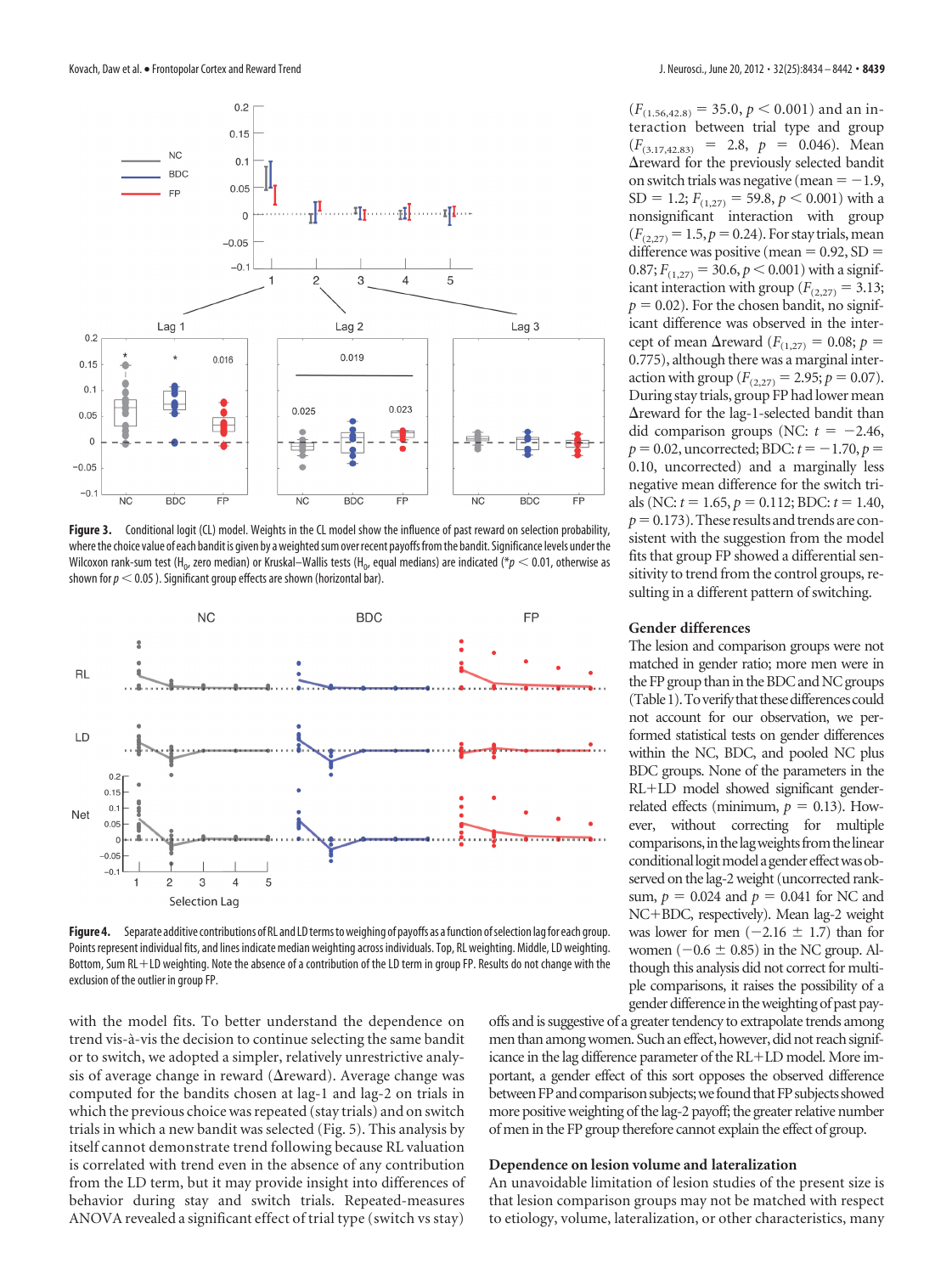

**Figure 5.** Mean change in reward (difference between the lag-1 and lag-2 payoffs,  $\Delta$ reward) for stay and switch trials. Mean change is shown for trials in which the same choice was repeated (stay trials) and in which a new bandit was chosen (switch trials). For switch trials,  $\Delta$ reward is shown both for the selected bandit (switch, lag-0 choice) and for the previously selected bandit (switch, lag-1 choice). Significance of group effects in each category is indicated with uncorrected p values. Overall significance for the group effect was  $p = 0.046$  (repeatedmeasures ANOVA).

of which generally covary with lesion location. Of particular concern in the present case are the notable differences in lesion volume and lateralization between groups, with the FP group having on average larger and more bilateral lesions. We addressed these differences as possible explanations for the group effects observed on our task by performing two MANCOVAs with lesion volume and lateralization as continuous covariates. Because each covariate adds five parameters to the model, we examined them separately to avoid excessive model parameterization and consequent loss of power.

Group differences in the LD parameter remained significant after inclusion of the lesion lateralization index ( $F_{(2,26)} = 8.24$ ,  $p = 0.002$ , uncorrected). The contrasts among group means showed the lag difference parameter for both the NC and the BDC groups to be greater than for the FP group ( $p = 0.055$ ,  $p =$ 0.021, respectively, uncorrected,). No interactions with lateralization approached significance ( $p > 0.2$ ). The partial effect size for the LD parameter was partial  $\eta^2 = 0.38$ .

With lesion volume as a covariate, the group effect in the LD parameter remained marginally significant ( $F_{(2,26)} = 2.9$ ;  $p =$ 0.071, uncorrected). The contrast between group means for NC and FP no longer reached significance ( $p = 0.24$ ) but remained significant for BDC versus NC ( $p = 0.036$ ). No interaction with lesion volume approached significance ( $p > 0.2$ ). The partial effect size for the LD parameter was partial  $\eta^2 = 0.18$ .

#### **Reanalysis of behavioral data**

Interpretation of the present results may depend and bear on the fMRI findings of Daw et al. (2006), who used the same task. In considering this relationship, it is important to examine whether the behavior between the groups is comparable because the 2006 study was performed under different conditions (during fMRI scanning; tighter response deadlines) and drew on a subject population [previously reported normal comparison group (PNC);  $n = 14$ ] that differed in a number of respects from the present one, notably in age and nationality. Accordingly, we repeated the same RL model fits and nonparametric analyses as described in the previous sections on the behavioral data from the earlier study. This analysis confirmed that the mean and median LD parameters exceeded zero for group PNC ( $F$ <sub>(1,19)</sub> = 5.5,  $p$  = 0.030; signed-rank test,  $p = 0.029$ ), implying trend following similar to the comparison groups in the present study. Although direct cross-study comparison between the two groups must be treated with caution for the reasons mentioned, the LD parameter for PNC did not differ significantly from that for the NC group ( $t = -1.50$ ,  $p = 0.18$ , uncorrected; Wilcoxon rank-sum,  $p = 0.14$ , uncorrected), though it was significantly lower than that for BDC ( $t = -2.13; p = 0.040$ , uncorrected; rank-sum,  $p =$ 0.069). Finally, the median LD for PNC significantly exceeded that for FP ( $t = 2.26$ ,  $p = 0.029$ , uncorrected; rank-sum,  $p =$ 0.043), in line with other comparison groups.

We confirmed that choices identified as exploratory according to the RL model (similar to the model from the earlier study) occurred predominantly on switch trials (average correlation between exploration and switching within PNC:  $M = 0.53$ ,  $SD = 0.34$ ); that is, trials that deviated from the RL prediction were more likely to be switch trials. We also observed that difference of lag-1 and lag-2 rewards correlated significantly with exploratory choices ( $F_{(21.8,1.6)} = 5.2$ ,  $p = 0.01$ ). Mean difference for the most recently selected bandit was negative on exploratory trials  $(M =$  $-1.00$ , SD = 0.35;  $p = 0.01$ , uncorrected) and positive on greedy (nonexploratory) trials ( $M = 0.31$ ,  $SD = 0.11$ ;  $p = 0.035$ , uncorrected). For the chosen bandit on exploratory trials, mean difference was marginally negative ( $M = -0.83$ , SD = 0.35;  $p = 0.08$ ).

# **Discussion**

With the present results, we identify a computationally specific origin for choices in changing environments that deviate from the predictions of a standard reinforcement learning model. We trace this component to anterior sectors of the prefrontal cortex. Using complementary model-based and less restrictive descriptive analyses, we examined the dependence of choices on reward history, isolating distinct components of the dependence and comparing them across lesion and nonlesion groups. We found that patients with FPC lesions were not grossly impaired in overall task performance and, contrary to our original hypothesis, that they did not show any general impairment in exploratory switching. Instead, we isolated a specific component of reward learning that normally guided responses in both comparison groups: participants in both lesion and healthy comparison groups tended to extrapolate the short-term trend in recent payoffs to predict future outcomes.

Although other aspects of reward learning and choice were indistinguishable from comparison groups, the frontopolar group behavior was not influenced by reward trend. This observation led us to refine the original hypothesis on the contribution of FPC to exploratory switching, assigning it a more specific role in the extrapolation of trends based on the recent history of rewards. Given that a chief effect of trend extrapolation on choices in the present task is to drive them away from a favored bandit whose value drops, this role, though unexpected, is highly consistent with the findings of a previous report of FPC activation during exploratory choices, operationalized there as deviations from an RL model that did not account for trend extrapolation (Daw et al., 2006). Indeed, the present findings (particularly given our demonstration here of the same trend-tracking behavior, previously undetected in the earlier dataset) may shed light on a question left unanswered by the way in which exploration was operationalized (in the negative, as otherwise unexplained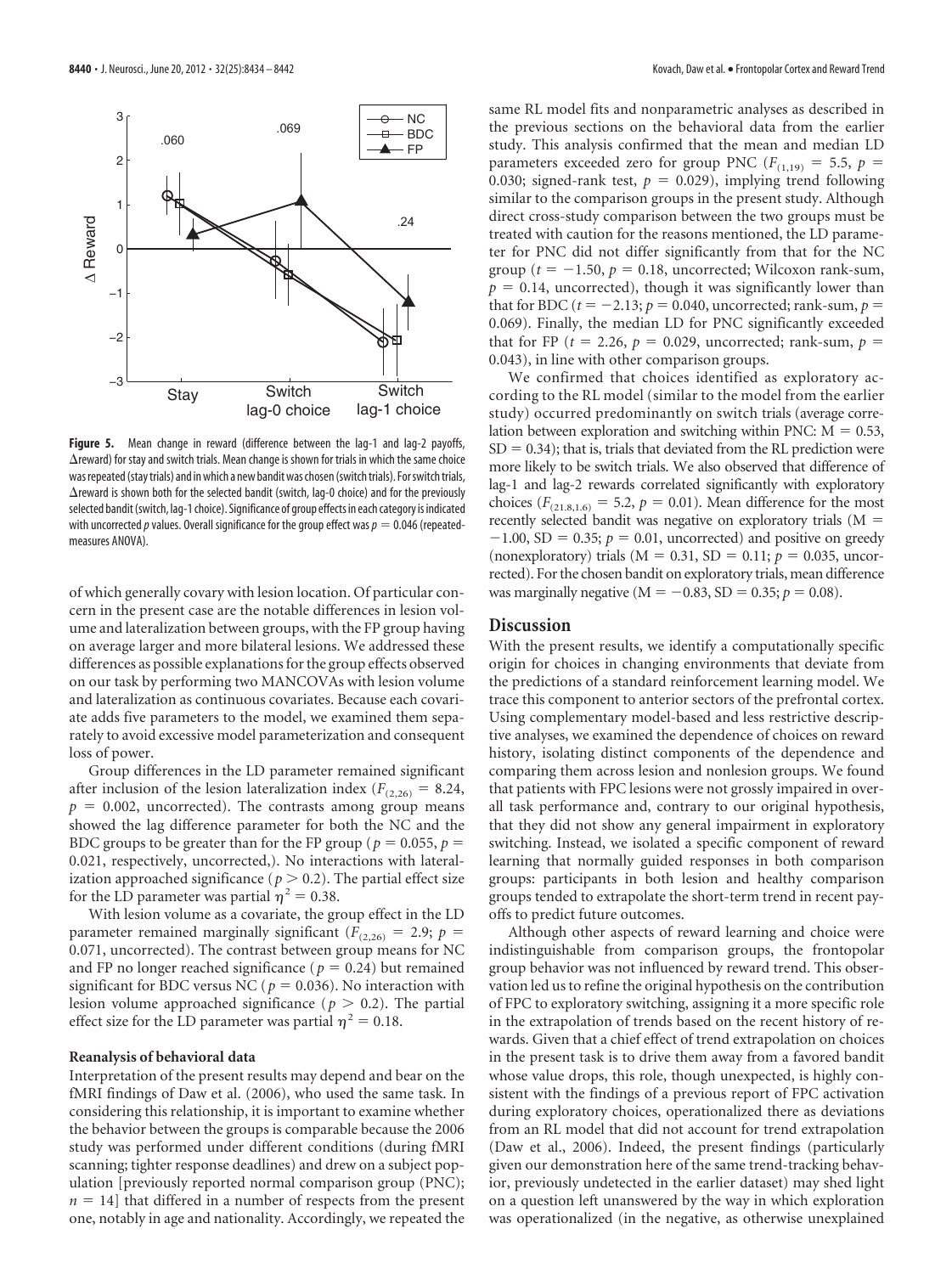behavior) in the original study by Daw et al. (2006): what computation or events triggered the exploratory behavior associated with frontopolar activation?

Although the previous imaging study (Daw et al., 2006) motivated us to focus on a very specific anatomical hypothesis about FPC, the lesion overlap in the present study does not provide a unique anatomical specificity due to the nature of the lesions. In all cases, lesions in the FP group extended to neighboring areas and subjacent white matter. Thus, though they address the original hypothesis, in themselves the lesion data are not sufficient to unambiguously connect the deficit we observed to FPC. Consequently, it remains unclear to what extent the present results can be attributed to damage within the FPC in isolation or to a larger network of anterior and ventral prefrontal cortices with which the FPC is interconnected. As with all studies of human lesions, the findings should be taken as demonstrating a clear dissociation among processes, but future studies will be required possibly using experimental lesions in animals to determine the precise neuroanatomical substrates. Lesions of FPC, in particular, frequently extend to the ventromedial prefrontal cortex and vice versa. Few, if any, lesion studies to date appear to have sufficient specificity and power to convincingly distinguish separate contributions of these neighboring sectors (Shallice and Burgess, 1991; Bechara et al., 1994; Burgess et al., 2000; Fellows and Farah, 2005; Pollmann et al., 2007). Thus, anatomical conclusions regarding FPC in humans are most strongly supported by the convergence of functional imaging and lesion data, with the former honing the anatomical specificity of the latter (Pollmann et al., 2007). The success of such a synthetic approach also depends on accurately distinguishing the primitive operations underlying the behavioral process by way of computational or structural modeling (Burgess et al., 2000).

Linking the present result back to more general cognitive mechanisms, the ability to extrapolate trends from sequential data likely requires processes for manipulating multiple separate representations (in this instance, of current and previous rewards) beyond those required by reinforcement learning. Such processes may be related to other functions associated with FPC, including integrating the outcomes of multiple cognitive events (Ramnani and Owen, 2004), decisions and their outcomes (Tsujimoto et al., 2010), and chosen and foregone option values (Boorman et al., 2009). All this is generally consistent with an emerging consensus implicating FPC in maintaining goal-related information and in initiating new behavioral sequences when competing courses of action must be evaluated concurrently (Koechlin et al., 1999; Boorman et al., 2009). Nevertheless, finding a more precise unifying model of the functions of FPC remains an open problem. It does not seem that other putative functions of FPC previously reported can be directly related to trend following, nor does the present result bear a clear-cut relationship with models of task switching. It may align more closely with work that implicates FPC in the comparison of sequential outcomes in the context of change detection (Pollmann et al., 2007; Pollmann and Manginelli, 2009) or encoding of responses when future responses depend on past responses (Tsujimoto et al., 2010).

In particular, the trend following component we introduce here departs from the suggestion of previous work using a similar task (Boorman et al., 2009) in that it operates on the valuation of the chosen bandit in a manner that does not depend on the value of the foregone bandits. One way to encompass these varying results within broader themes from the literature is to suggest that FPC more generally participates in complex causal or probabilistic

paring specific pieces of information in the environment beyond those required by a simple reinforcement learning process. In particular, a number of studies point to the importance of FPC in modulating attention to both externally presented and internally maintained information (Burgess et al., 2007; Pollmann et al., 2007). A function consistent with these observations would place FPC in the role of selecting the appropriate model for a given environment and directing other cognitive resources toward information required to implement the model; the details of its involvement would then depend on task by way of the particular models a task induces. There are a number of other possible ways in which FPC might contribute to such a function, such as by encoding the needed additional information on past outcomes or by comparing outcomes against model predictions. Further work will be required to delineate more clearly the necessary role of the FPC in each of these possibilities.

Finally, healthy participants extrapolated recent trends despite the fact that such trends have no predictive value for a momentumless random walk of the type we used to generate payoffs. (That is, because the payoffs diffused at each step by independent identically distributed noise, the change in payoff at one point is not predictive of later change.) Extrapolating the trend, therefore, was in principle a suboptimal strategy in the present study, though due to the noisy nature of the payoffs the consequent decrease of earnings is negligible here. Although our results leave open whether the differences between groups would remain when trend following is advantageous or more overtly disadvantageous, they imply a role for FPC in inappropriate trend following. If FPC does operate in selecting the relevant model for a given environment, it should play an important role in generating behavioral biases, which arise from model misapplication. Such biases can be consequential; for example, a similar bias has been observed in the valuation of stocks, in which people are often prone to extrapolate trends even when those are irrelevant to future prediction, potentially affecting the valuation of whole markets (Barberis et al., 1998). Although such an effect was not observed here, this raises the possibility that patients with FPC lesions could outperform healthy subjects under some circumstances, as has been observed with ventromedial PFC lesions on some tasks of reward-based decision making (Shiv et al., 2005). Understanding the neural origins of such biases will be important for anticipating them and addressing their consequences. Nevertheless, they must be adaptive under some circumstances given the disproportionate expansion of the FPC in human evolution since divergence from other hominoids (Semendeferi et al., 2001; Amati and Shallice, 2007). In general, trend extrapolation is predictive when change unfolds in a manner that is relatively consistent from timestep to timestep (e.g., the waxing and waning of vegetation with the seasons). It remains an intriguing challenge to identify more precisely the adaptive pressures that might have favored such biases and their relationship to uniquely human aspects of cognition.

## **References**

- Amati D, Shallice T (2007) On the emergence of modern humans. Cognition 103:358 –385.
- Barberis N, Shleifer A, Vishny R (1998) A model of investor sentiment. J Financial Econ 49:307–343.
- Bechara A, Damasio AR, Damasio H, Anderson SW (1994) Insensitivity to future consequences following damage to human prefrontal cortex. Cognition 50:7–15.
- Bechara A, Tranel D, Damasio H (2000) Characterization of the decision-